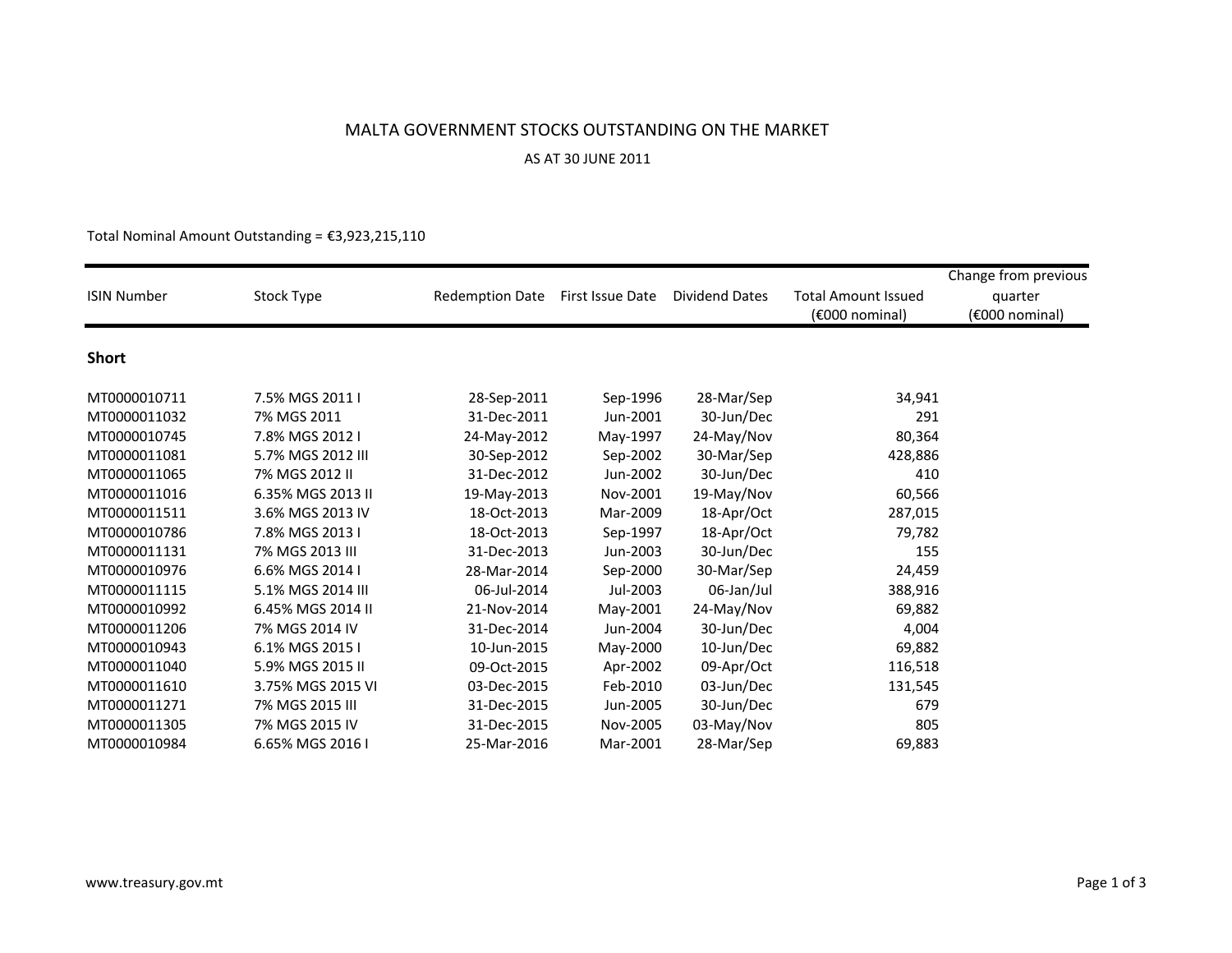| <b>ISIN Number</b> | Stock Type         | <b>Redemption Date</b> | First Issue Date | <b>Dividend Dates</b> | <b>Total Amount Issued</b><br>(€000 nominal) | Change from previous<br>quarter<br>(€000 nominal) |
|--------------------|--------------------|------------------------|------------------|-----------------------|----------------------------------------------|---------------------------------------------------|
| Short (cont.)      |                    |                        |                  |                       |                                              |                                                   |
| MT0000011149       | 4.8% MGS 2016 II   | 26-Nov-2016            | Nov-2003         | 26-May/Nov            | 186,352                                      |                                                   |
| MT0000011321       | 7% MGS 2016 III    | 31-Dec-2016            | Jun-2006         | 30-Jun/Dec            | 3,391                                        |                                                   |
| MT0000011719/11735 | 4.25% MGS 2017 III | 06-Nov-2017            | Feb-2011         | 06-May/Nov            | 204,983                                      | 89,919                                            |
| MT0000011347       | 7% MGS 2017 I      | 31-Dec-2017            | Feb-2007         | 18-Feb/Aug            | 669                                          |                                                   |
| MT0000011404       | 7% MGS 2017 II     | 31-Dec-2017            | Jun-2007         | 30-Jun/Dec            | 10,339                                       |                                                   |
| <b>Medium</b>      |                    |                        |                  |                       |                                              |                                                   |
| MT0000010828       | 7.8% MGS 2018 I    | 15-Jul-2018            | Jun-1998         | 15-Jan/Jul            | 163,057                                      |                                                   |
| MT0000011438       | 7% MGS 2018 II     | 31-Dec-2018            | Apr-2008         | 18-Apr/Oct            | 327                                          |                                                   |
| MT0000011461       | 7% MGS 2018 III    | 31-Dec-2018            | Jun-2008         | 30-Jun/Dec            | 6,543                                        |                                                   |
| MT0000010901       | 6.6% MGS 2019 I    | 01-Sep-2019            | Aug-1999         | 01-Mar/Sep            | 102,493                                      |                                                   |
| MT0000011545       | 7% MGS 2019 II     | 31-Dec-2019            | Jun-2009         | 30-Jun/Dec            | 13,670                                       |                                                   |
| MT0000011602       | 4.6% MGS 2020 II   | 25-Apr-2020            | Nov-2009         | 25-Apr/Oct            | 158,327                                      |                                                   |
| MT0000011370       | 5.2% MGS 2020 I    | 10-Jun-2020            | Jun-2007         | 10-Jun/Dec            | 52,407                                       |                                                   |
| MT0000011669       | 7% MGS 2020 III    | 31-Dec-2020            | Jun-2010         | 30-Jun/Dec            | 431                                          |                                                   |
| MT0000011164       | 5% MGS 2021 I      | 08-Aug-2021            | May-2004         | 08-Feb/Aug            | 458,845                                      |                                                   |
| MT0000011750       | 7% MGS 2021 II     | 31-Dec-2021            | Jun-2011         | 18-Jun/Dec            | 466                                          | 466                                               |
| MT0000011768       | 7% MGS 2021 III    | 31-Dec-2021            | Jun-2011         | 30-Jun/Dec            | 2,859                                        | 2,859                                             |
| MT0000011172       | 5.1% MGS 2022 I    | 16-Aug-2022            | Aug-2004         | 16-Feb/Aug            | 71,048                                       |                                                   |
| MT0000011123       | 5.5% MGS 2023 I    | 06-Jul-2023            | Jul-2003         | 06-Jan/Jul            | 78,811                                       |                                                   |
| Long               |                    |                        |                  |                       |                                              |                                                   |
| MT0000011651       | 5.25% MGS 2030 I   | 23-Jun-2030            | May-2010         | 23-Jun/Dec            | 440,166                                      | 59,906                                            |